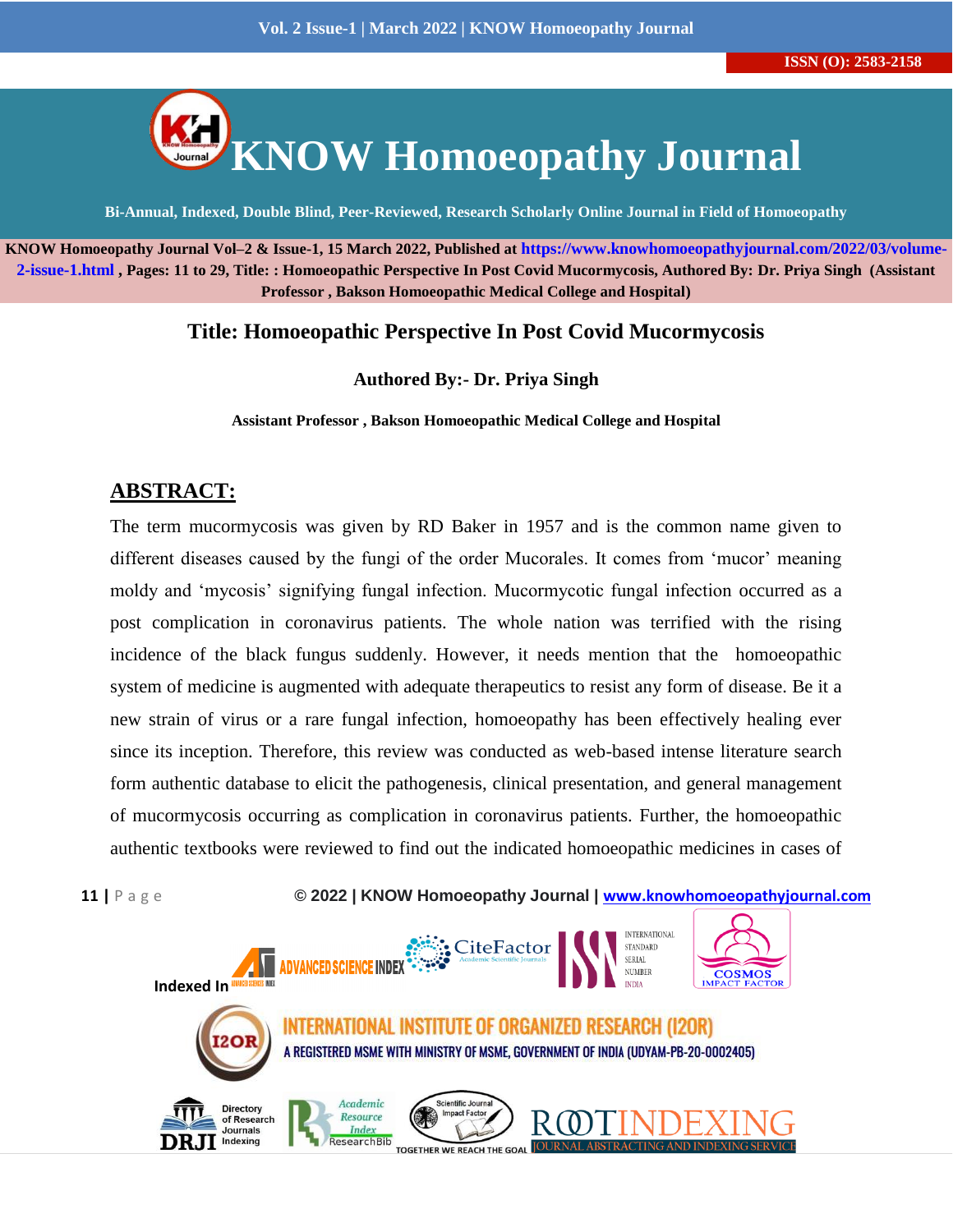

post-covid mucormycosis based on their indications. The purpose of the review is to lay emphasis on the role of homoeopathy in such cases and collect relevant information at one place for the ease of medical scholars.

**Bi-Annual, Indexed, Double Blind, Peer-Reviewed, Research Scholarly Online Journal in Field of Homoeopathy**

**KEYWORDS:** Homoeopathy, Covid associated Mucormycosis, Rhino-Orbito Cerebral Mucormycosis, Black Fungus

## **INTRODUCTION:**

For many in India, the second lethal wave of the new coronavirus disease was heartbreaking and a nightmare. The months of April and May 2021 were critical for the whole country. In the month of May 2021, there were 66,866 fatalities recorded in India due to covid-19, whereas about 70 lakh infections were discovered in the month of April.<sup>[1]</sup> As these figures continued to rise, the whole nation was mourning amidst which, Mucormycosis, a life-threatening disease with a 50% mortality rate (if left untreated)<sup>[2]</sup>, emerged as another concern among the doctors. Mucorales, often known as the black fungus, are common moulds that thrive on decaying organic waste in the environment. Various previous studies from hospitals around the nation have indicated high mould spore counts even in the hospital air, owing mostly to India's hot, humid tropical environment. Overuse of steroids and immunosuppression, particularly in diabetic patients, has been linked to an increase in mucormycosis co infection in hospitalized corona positive



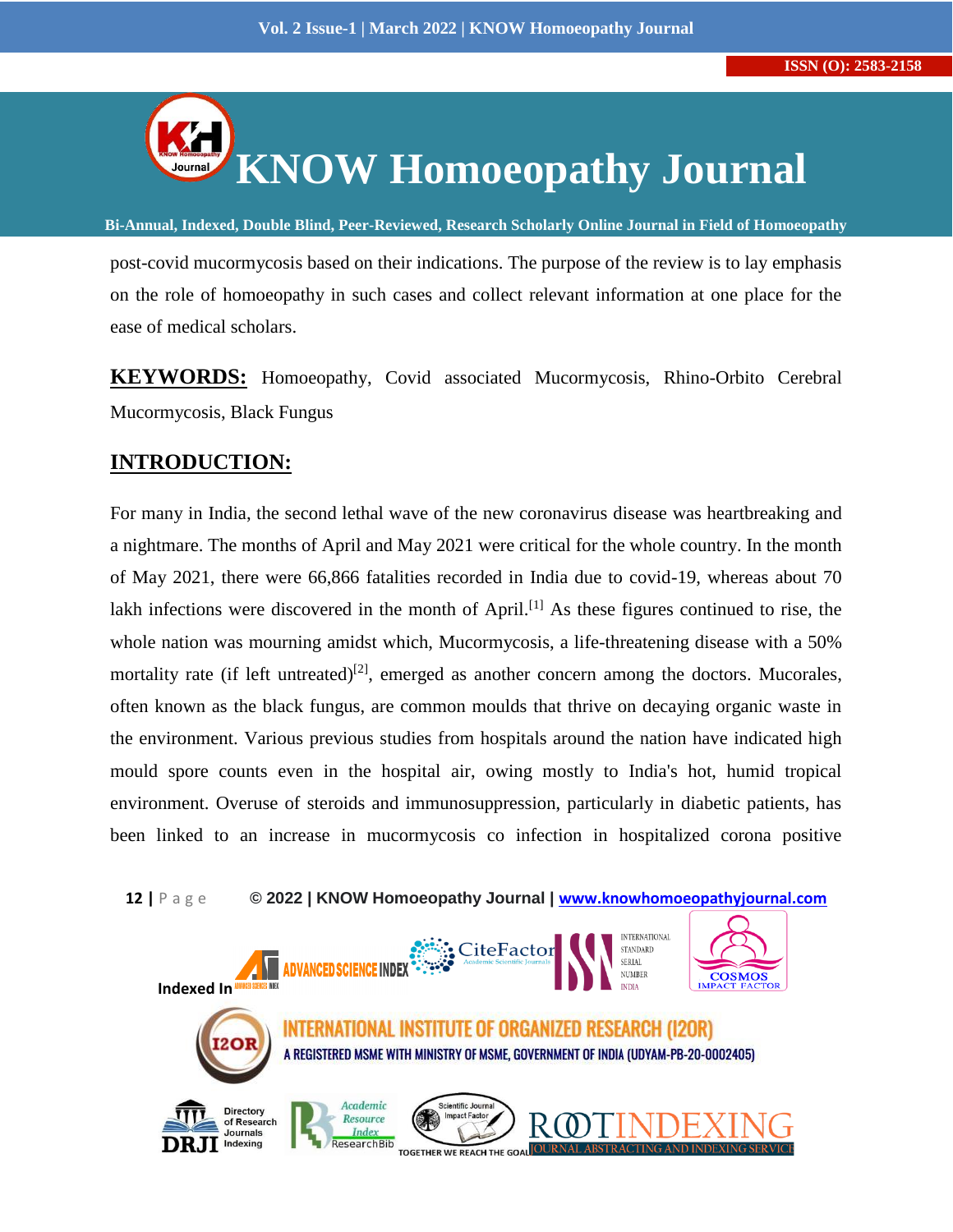

**Bi-Annual, Indexed, Double Blind, Peer-Reviewed, Research Scholarly Online Journal in Field of Homoeopathy** individuals. Mucormycosis is a rare but deadly illness that may exacerbate the symptoms of Covid-19 in moderate or severe instances.[3]

Mucormycosis is much less prevalent than candidiasis or aspergillosis, two other common fungal illnesses. During the epidemic, however, its prevalence had been rising. Breathing in mucoromycete spores induces an infection in the lungs or sinuses, which can spread to other parts of the body and potentially cause death in persons who have a weaker immune system. The disease is a rapidly progressing infection with poor prognosis and requires surgical aid. The review was carried out with the aim to recognize the diagnostic features of the disease and accentuate the usefulness of the homoeopathic mode of treatment in such rare, opportunistic fungal infections. With application of the well indicated homoeopathic remedy, not only the disease prognosis can be improved but the overall rehabilitation of the diseased individual can be enhanced.

## **METHODOLOGY:**

A web-based search for post-covid mucormycosis was conducted using reliable databases such as Google Scholar, Science Direct, and PubMed. The pathophysiology, clinical presentation, and general therapy of mucormycosis fungal illness that occurs as a complication in coronavirus patients were comprehensively examined. The homoeopathic authentic literature was further referred to find out the indicated homoeopathic medicines in cases of post-covid mucormycosis

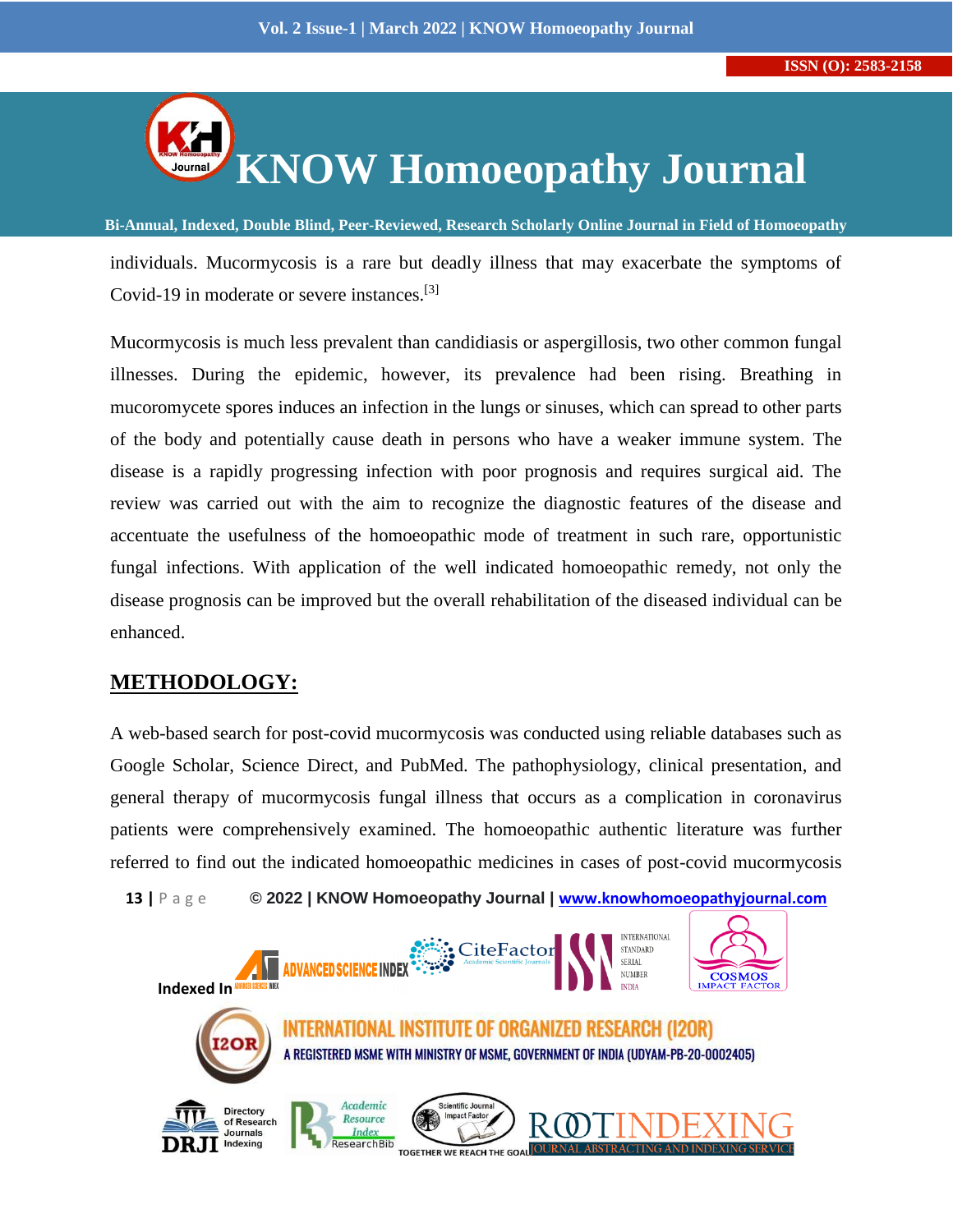

**Bi-Annual, Indexed, Double Blind, Peer-Reviewed, Research Scholarly Online Journal in Field of Homoeopathy** based on their indications mentioned in the proving's. The results of which have been elaborated for overall therapeutic reference.

## **RESULT:**

J. E. Gregory and colleagues discovered the first case of phycomycotic infection in a diabetic patient in 1943. They presented a summary of typical pathology findings in three diabetic ketoacidosis patients. In 1955, Jerome S. Harris recorded the first instance of cerebro-rhino orbital mucormycosis (CROM) in a young child with the characteristic symptomatology of mucormycosis of the central nervous system.<sup>[4]</sup>

Mucormycosis, also known as zygomycosis, phycomycosis, or hyphomycosis, is a fungal infection caused by filamentous fungus belonging to the Mucorales order of the Zygomycetes class. *Rhizopus oryzae* is the most often isolated organism from mucormycosis patients, accounting for over 70% of all cases<sup>[5]</sup>, followed by *Rhizopus microsporus and Mucor circinelloides. Apophysomyces variabilis, Cunninghamella bertholletiae, Lichtheimia corymbifera, Rhizomucor pusillus, and Saksenaea vasiformis* are some of the less occuring species. There is also evidence of an inexplicable male gender bias for mucormycosis, with 65 percent of patients being male.<sup>[6,7]</sup>

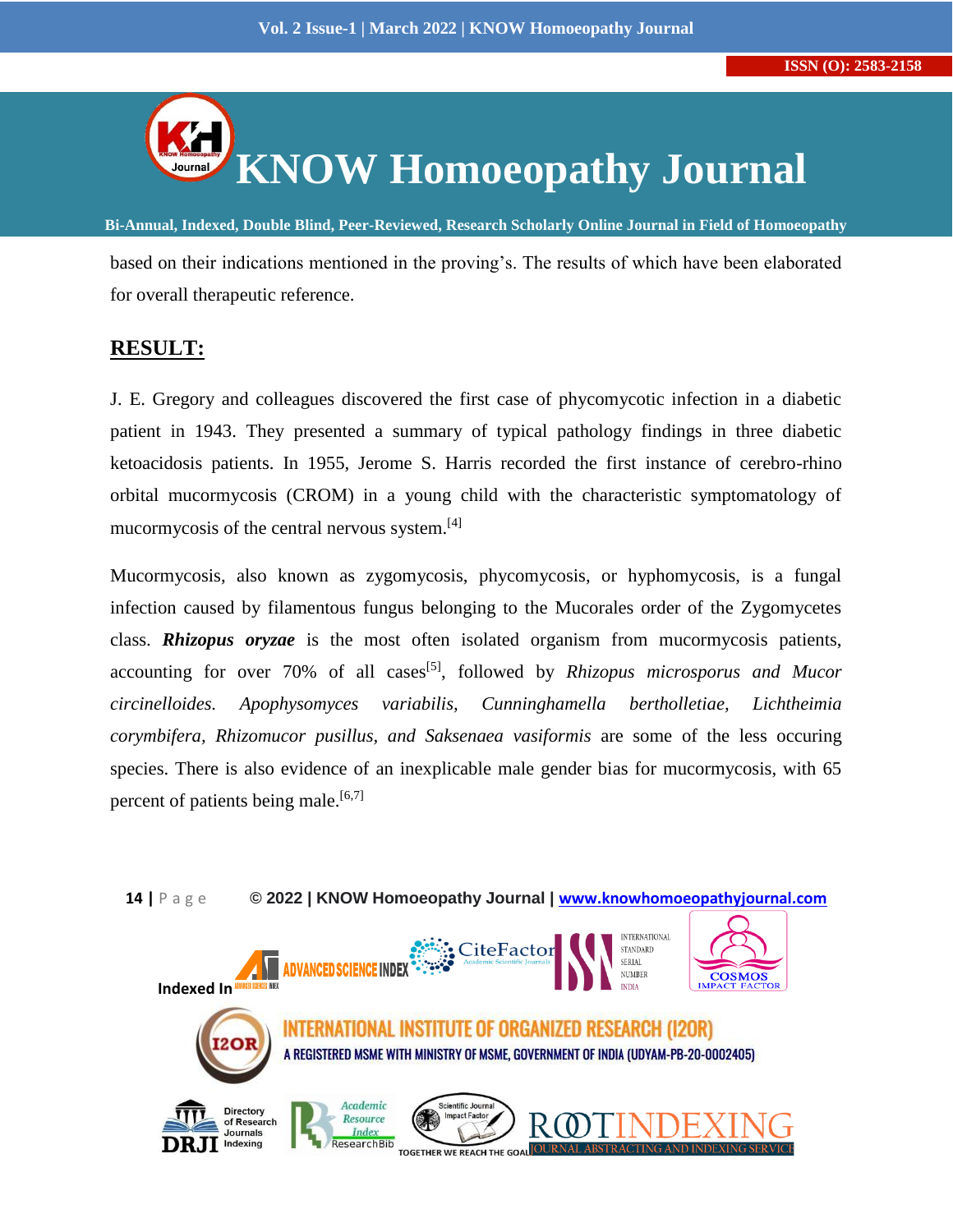

**Bi-Annual, Indexed, Double Blind, Peer-Reviewed, Research Scholarly Online Journal in Field of Homoeopathy**

Diabetes, malnutrition, malignancies (lymphoma and leukemias), renal failure, organ transplant, burns, immunosuppressive medication, cirrhosis, and AIDS are the probable risk factors. Mucormycosis is more common in diabetic ketoacidosis patients and those who are on dialysis. Overuse of corticosteroids, hyperglycemia with  $HbA1c > 10%$  [6], inadequate humidifier maintenance during oxygen treatment, and use of unsterilized equipment in treating critical patients in the ICU, oxygen or ventilators are the key etiology factors in post-covid infection.

Inhalation of air spores, which deposit in the paranasal sinuses and lungs, is the main route of infection. Ingestion of contaminated food or abrasion of the skin are two other less common ways. Following nasal infection, it spreads rapidly to surrounding tissues, including the orbit, and sometimes to the brain. Hematogenous diffusion to additional target organs is most likely aided by angioinvasion (Figure1)<sup>[8]</sup>. The main host defensive mechanism against mucormycosis is mononuclear and polymorphonuclear phagocytes. Mucorales are killed by the production of oxidative metabolites and cationic peptides, such as defensins. The multiplication of fungal spores is then inhibited by neutrophils. Corticosteroids and immunosuppressants greatly enhance these effects in coronavirus patients. Neutrophil migration, ingestion, and phagolysosome fusion are all hampered by corticosteroids. Along with the possible implication of steroid-induced hyperglycemia, diabetic covid 19 patients under steroid therapy and other immunosuppressant drugs are vulnerable to the infection with mucormycosis.



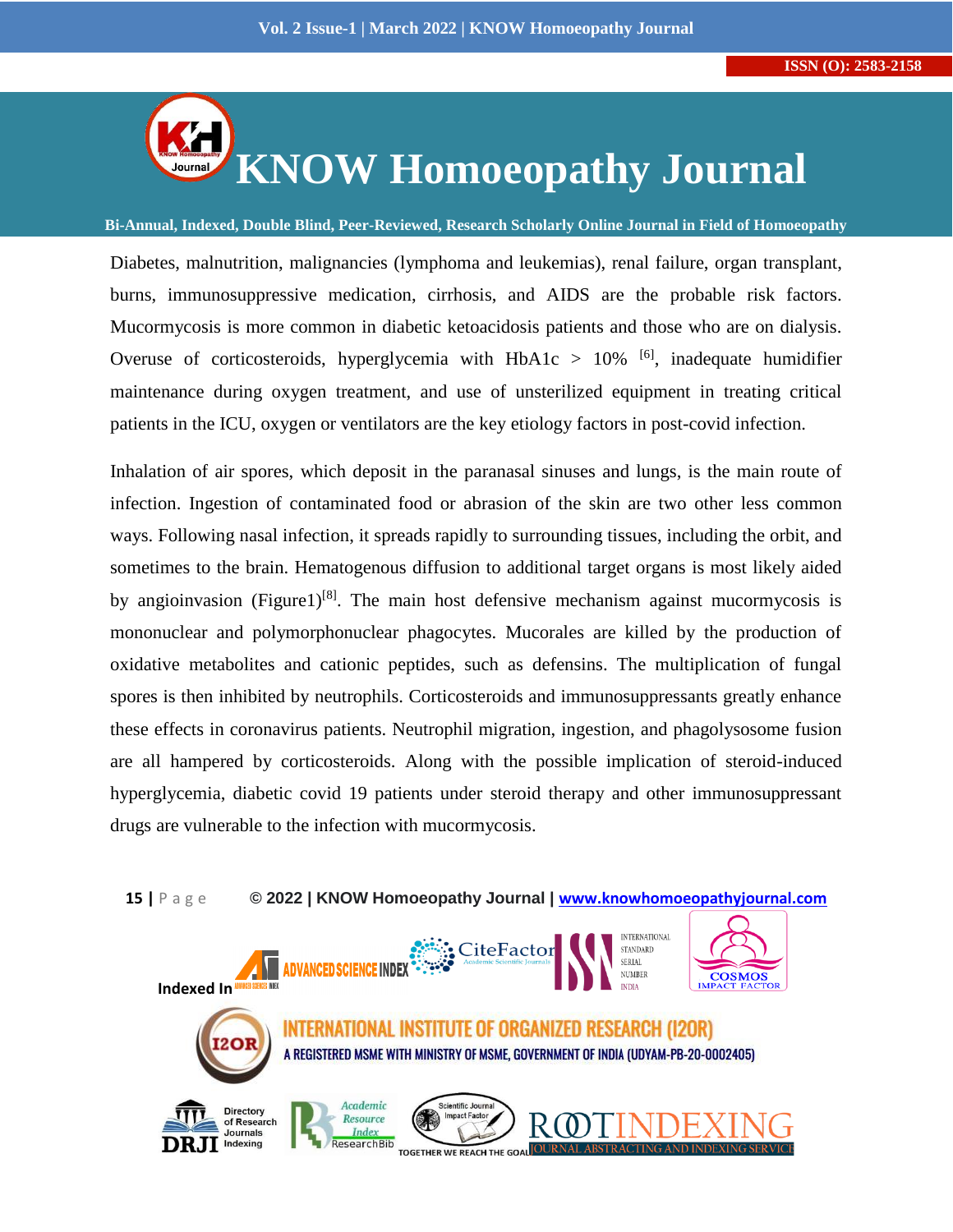



Figure 1: Pathogenesis of Mucormycosis

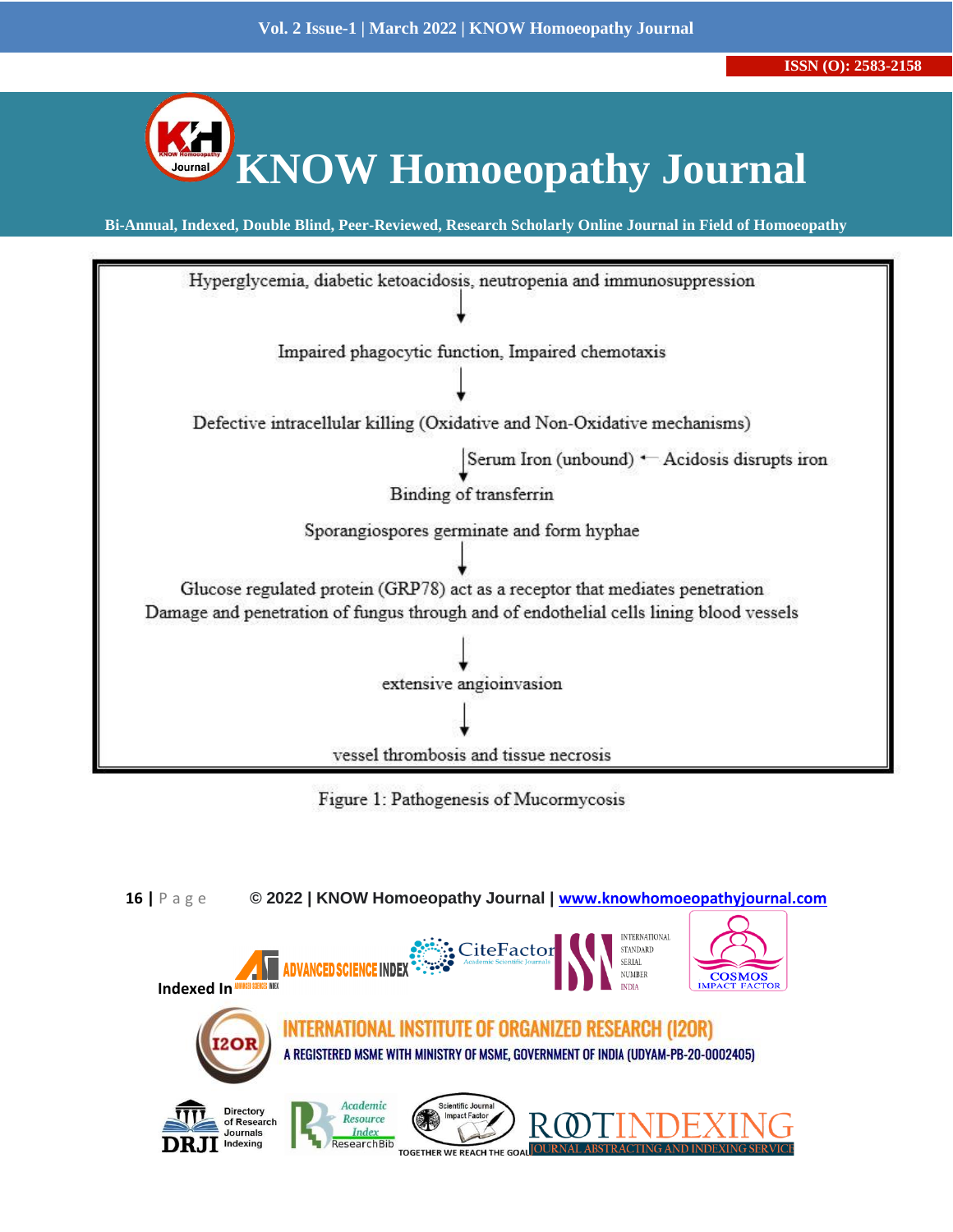

**Bi-Annual, Indexed, Double Blind, Peer-Reviewed, Research Scholarly Online Journal in Field of Homoeopathy**

Clinical signs of mucormycosis differ depending on the location of infection, however they always show fast development. The rhino-orbito-cerebral (ROCM) type of post-covid co infection with mucormycosis is the most prevalent and severe variant, affecting the sinuses and para-sinuses in debilitated individuals. Infection occurs in three phases throughout the clinical development of ROCM (Table1)  $[9, 10]$ 

| <b>STAGES</b>      | PATHOLOGICAL FEATURES                       | <b>SYMPTOMS</b>               |
|--------------------|---------------------------------------------|-------------------------------|
| Stage 1: Nasal and | Disintegration of nasal septum<br>$\bullet$ | Black lesions on nasal        |
| paranasal Stage    | Painless ulcerations with exudate           | bridge or upper inside of     |
| (Mostly unnoticed) | and necrotic tissue seen intranasally       | mouth are the hallmark of     |
| by the patient)    |                                             | mucormycosis                  |
|                    |                                             | Sinus pain and congestion     |
|                    |                                             | Nasal discharge or            |
|                    |                                             | blockage                      |
|                    |                                             | Facial pain                   |
|                    |                                             | Hyposmia and Anosmia          |
| Stage 2: Orbital   | Vascular invasion- inducing<br>$\bullet$    | Unilateral periorbital facial |

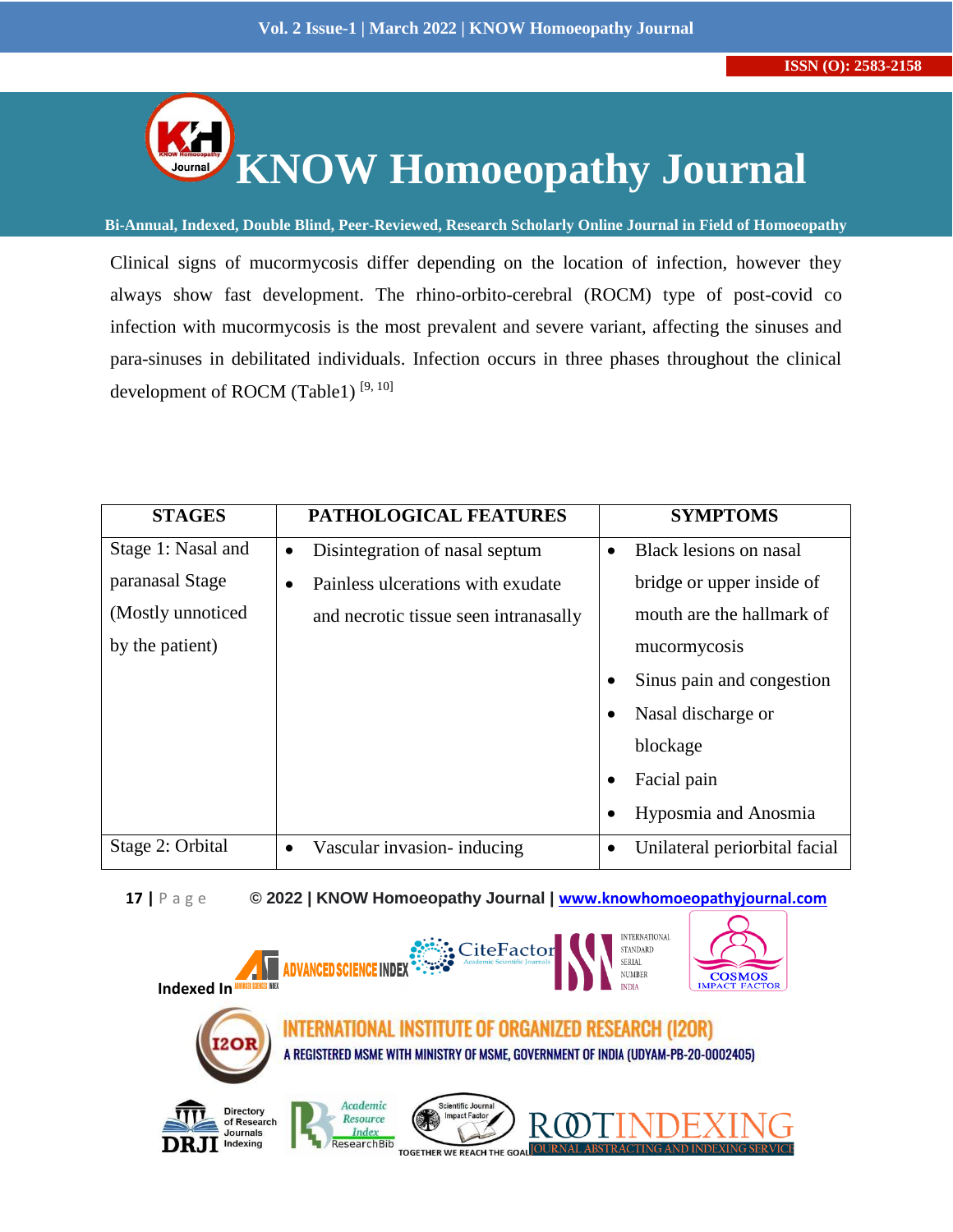

**Bi-Annual, Indexed, Double Blind, Peer-Reviewed, Research Scholarly Online Journal in Field of Homoeopathy**

| <b>Stage</b>      | arteriole thrombosis affecting the              | pain                                      |
|-------------------|-------------------------------------------------|-------------------------------------------|
|                   | orbital wall, oculomotor nerve,                 | Periorbital edema<br>$\bullet$            |
|                   | optical nerve with thrombosis of the            | Proptosis<br>$\bullet$                    |
|                   | ophthalmic artery.                              | Ptosis<br>$\bullet$                       |
|                   |                                                 | Acute ocular motility<br>$\bullet$        |
|                   |                                                 | changes                                   |
|                   |                                                 | Acute vision loss.<br>$\bullet$           |
| Stage 3: Cerebral | Spread to:                                      | Black lesions on palate/<br>$\bullet$     |
| Stage             | Maxillary sinus – involves hard                 | dental pain                               |
|                   | palate                                          | Hemiparesis<br>$\bullet$                  |
|                   | Ethmoid sinus - invasion to                     | <b>Altered Consciousness</b><br>$\bullet$ |
|                   | periorbital tissue, the orbital apex,           | <b>Focal Seizures</b><br>$\bullet$        |
|                   | and the cavernous sinus                         | Sagittal sinus thrombosis<br>$\bullet$    |
|                   | Sphenoid sinus $-$ invasion of the<br>$\bullet$ | <b>Epidural and Subdural</b><br>$\bullet$ |
|                   | carotid artery, and from there                  | abscess (Uncommon)                        |
|                   | embolize to the frontal and parietal            | Meningitis (Rare)<br>$\bullet$            |
|                   | lobes                                           |                                           |

**Table 1: Clinical Progression of Rhino-orbito-cerebral Mucormycosis**

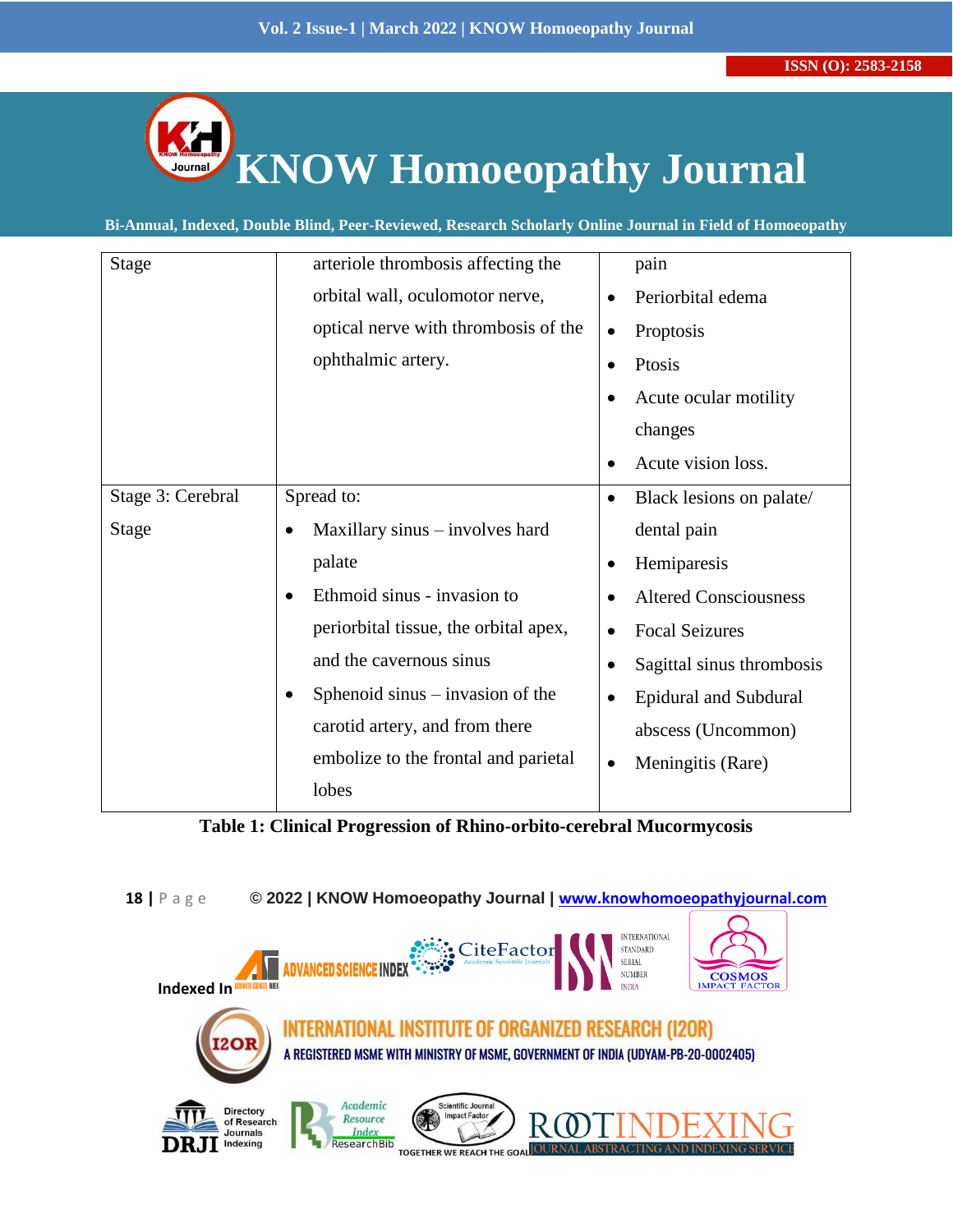

**Bi-Annual, Indexed, Double Blind, Peer-Reviewed, Research Scholarly Online Journal in Field of Homoeopathy**

Pulmonary mucormycosis, cutaneous/skin mucormycosis, gastrointestinal mucormycosis, and disseminated mucormycosis are some of the other kinds of mucormycosis infection. Only a few instances of pulmonary mucormycosis have been reported after a coronavirus infection in which the lungs have been infected with the fungal invasion. Patients may develop bilateral pneumonia, hemoptysis, dyspnea, and cough that advance quickly. Mucormycosis of the skin, presents as a single indurated area of cellulitis that progresses to a necrotic lesion and forms abscesses, and mucormycosis of the gastrointestinal tract, presents as nausea, vomiting, bleeding with necrotic ulcers and bowel infarcts, and have both been observed in post-covid infection<sup>[5]</sup>. The fungus may travel extensively through the bloodstream, causing a wide range of indications and symptoms depending on the organ system affected. Mucormycosis may impact or spread to the kidneys, the inner lining of the heart chambers and heart valves (endocarditis), and the bone in rare cases (osteomyelitis).

A complete patient history, identification of distinctive symptoms, and a thorough clinical assessment are used to make a diagnosis. The symptoms are similar to many illnesses, including various forms of infection, making diagnosis difficult. Diagnosis is mostly challenging because the symptoms are common to many conditions including other types of infection. The diagnostic tools include direct examination: KOH mount and Calcofluor, Fungal culture, Quantitative PCR of blood, MALDI-TOF mass spectrometry, Computerized tomography (CT) scan of lungs,



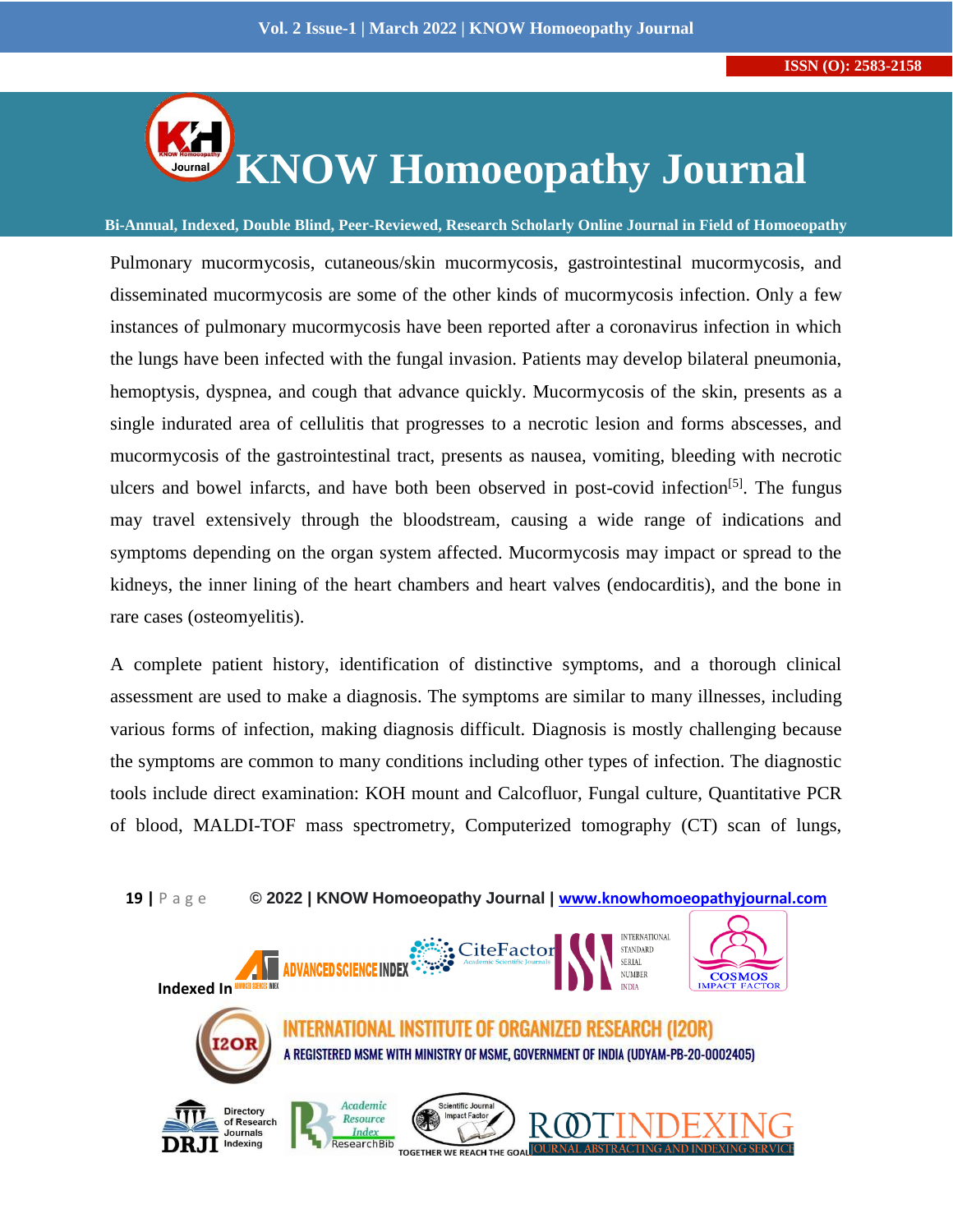

**Bi-Annual, Indexed, Double Blind, Peer-Reviewed, Research Scholarly Online Journal in Field of Homoeopathy** sinuses, facial structures and  $MRI^{[11]}$  are among the diagnostic techniques. Post covid-19 coinfection with mucormycosis can be prevented by taking suitable measures. These include: -

1. Serious patients, particularly those at high risk, should not be kept in dusty regions since the fungus flourishes in dust and building materials (diabetic, immunosuppressed cases)

2. The patient must wear a decent mask and take the necessary measures, such as keeping his or her hands clean.

3. Blood sugar levels must be closely monitored. The fungus thrives on high sugar levels.

4. The patient should get plenty of rest and drink plenty of water.  $[12]$ 

Conventionally, antifungal drugs are administered intravenously or orally to patients with mucormycosis. Surgical debridement is used to remove sick or dead tissue, as well as damaged skin and subcutaneous tissue.<sup>[6]</sup>

## **HOMOEOPATHIC PERSPECTIVE:**

**20 |** P a g e **© 2022 | KNOW Homoeopathy Journal | [www.knowhomoeopathyjournal.com](http://www.knowhomoeopathyjournal.com/)** Clinical researches are required to build a scientific database relevant to homoeopathy in order to fulfill the needs of the contemporary world. It is clear that Post covid-19 mucormycosis is a noninfectious, dangerous, and life-threatening condition. There is no evidence of any study on

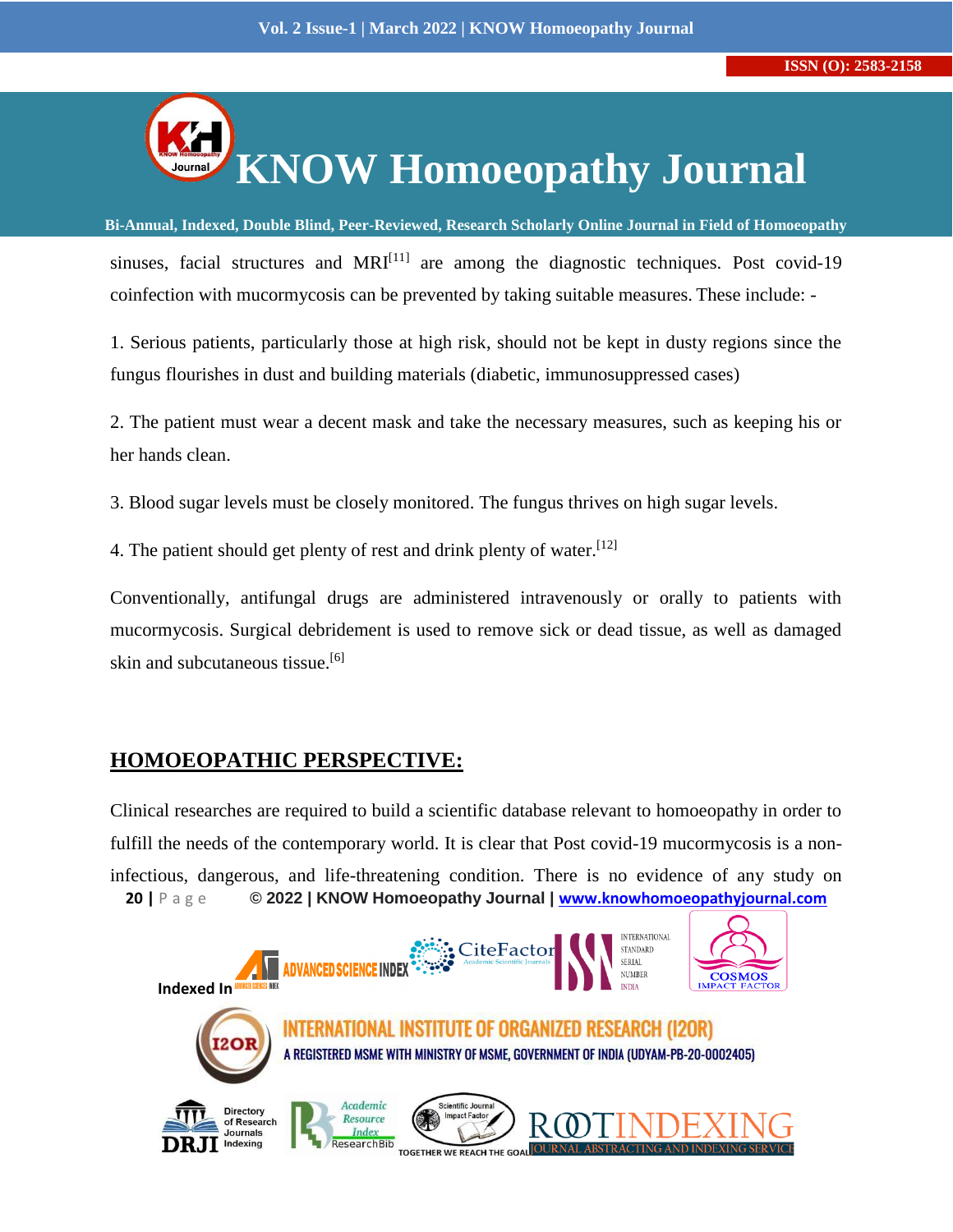

**Bi-Annual, Indexed, Double Blind, Peer-Reviewed, Research Scholarly Online Journal in Field of Homoeopathy** mucormycosis in relation to homoeopathy. However, In this article an effort has been made to write down a set of drugs based on their broad indications, following the criteria mentioned by AYUSH regulatory agencies and simultaneously referring homoeopathic literature. The homoeopathic drugs that may be administered using homoeopathic principles in instances with rhino-orbito cerebral mucormycosis are briefly detailed below [13,14].

- 1. **ARSENIC ALBUM-** It covers all miasmatic influences adequately. The skin on the nose becomes desquamated. The face gets swollen with decomposed skin, and distorted facial bones. Inflammation of the eyes and lids, with severe burning pains, preventing the opening of the eye. One of the main characteristics of the remedy is burning with sharp and drawing pains.
- 2. **AURUM METALLICUM-** Aurum metallicum causes a dull, tearing pain in the skull bones that quickly progresses to inflammation and necrosis. The main symptoms are dental caries in the nasal bones and bone pain in the nasal bridge with a fetid odor. Inflammation and suppuration in the eyes with protruding eyeballs. The patient may suffer from paralysis of optic nerve with horizontal half vision.
- **21 |** P a g e **© 2022 | KNOW Homoeopathy Journal | [www.knowhomoeopathyjournal.com](http://www.knowhomoeopathyjournal.com/)** 3. **BISMUTH-** Complete indifference with pressure and a sensation of weight in the forehead, temples, and occiput, as well as pressure on the eyes. Sensation of outward digging in the

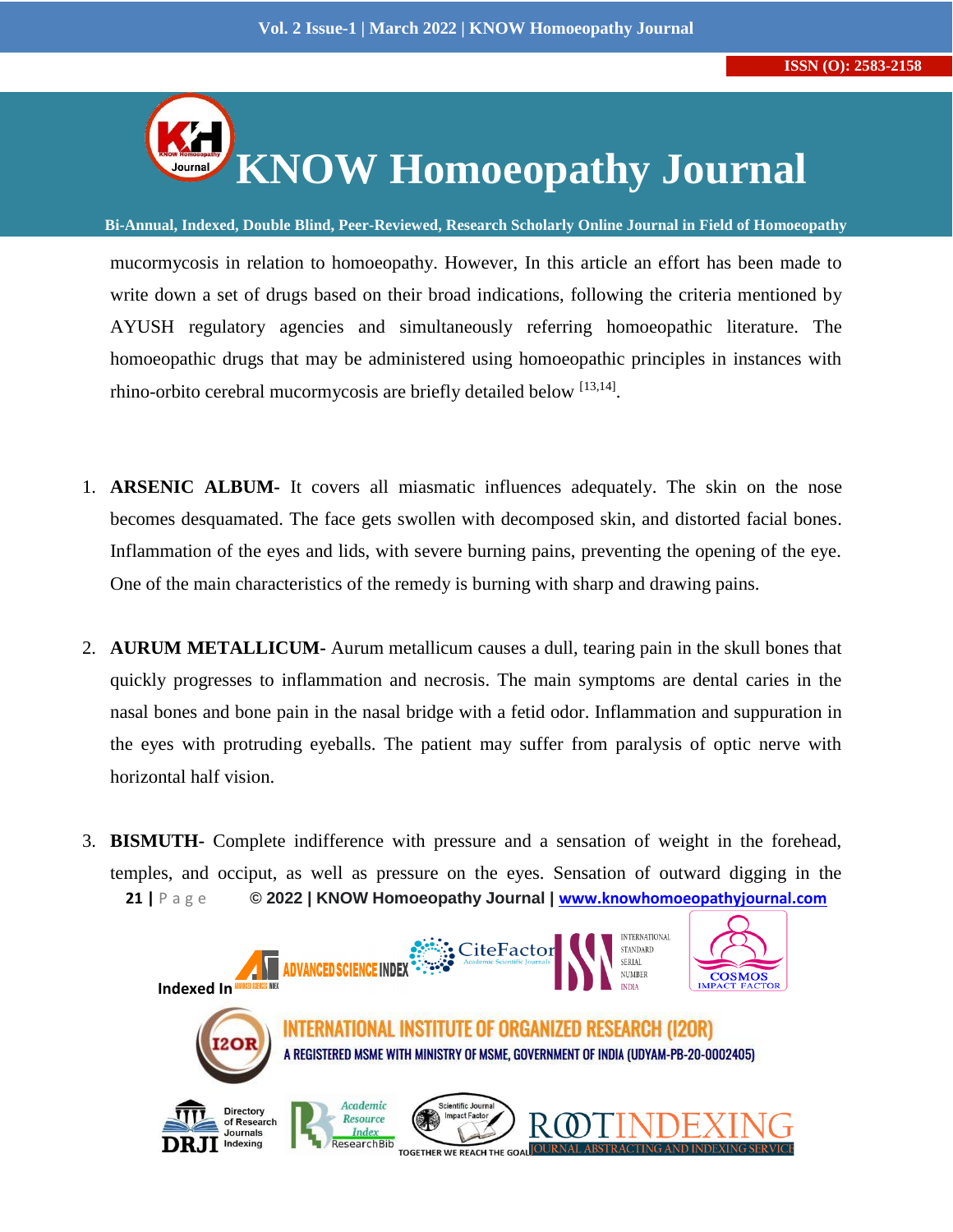

**Bi-Annual, Indexed, Double Blind, Peer-Reviewed, Research Scholarly Online Journal in Field of Homoeopathy** forehead, orbits, and root of nose. The complaints are worse in the afternoon, after eating and rest. Motion, touch, and washing are all beneficial. With pressive pains in zygoma, there is pressure on the eyeballs.

- 4. **CINNABARIS** There is heat of the face and swelling, mostly seen around the eyes. There is sensation of uneasy creeping and pressing sensation about nasal bones. Suitably effective in shooting pains felt in the inner canthus of the right eye, with burning and itching. Inflammation of right eye with profuse discharge of mucus from the nose are see in the medicine.
- 5. **CARBO ANIMALIS-** Ulceration, gangrenes, and decomposition are marked effect of this remedy due to its antiseptic properties. A sense of looseness-of eyeballs in sockets is a feature of the medication. There may be presbyopia with dilation of the pupils. The bones of the nose have a painful sensitivity. Shooting sensations are felt in the cheek bones.
- 6. **ECHINACEA ANGUSTIFOLIA-** This medicine is used to treat acute infections, blood poisoning symptoms, and septic conditions in general. Neuralgic aches are mainly felt at the back of the right eye. Suitable for acute pains in the right eye and temples, as well as lachrymation and a feeling of warmth in the eyes while closed. When picking causes hemorrhage, there may be bleeding and soreness on the right side of the nostril.

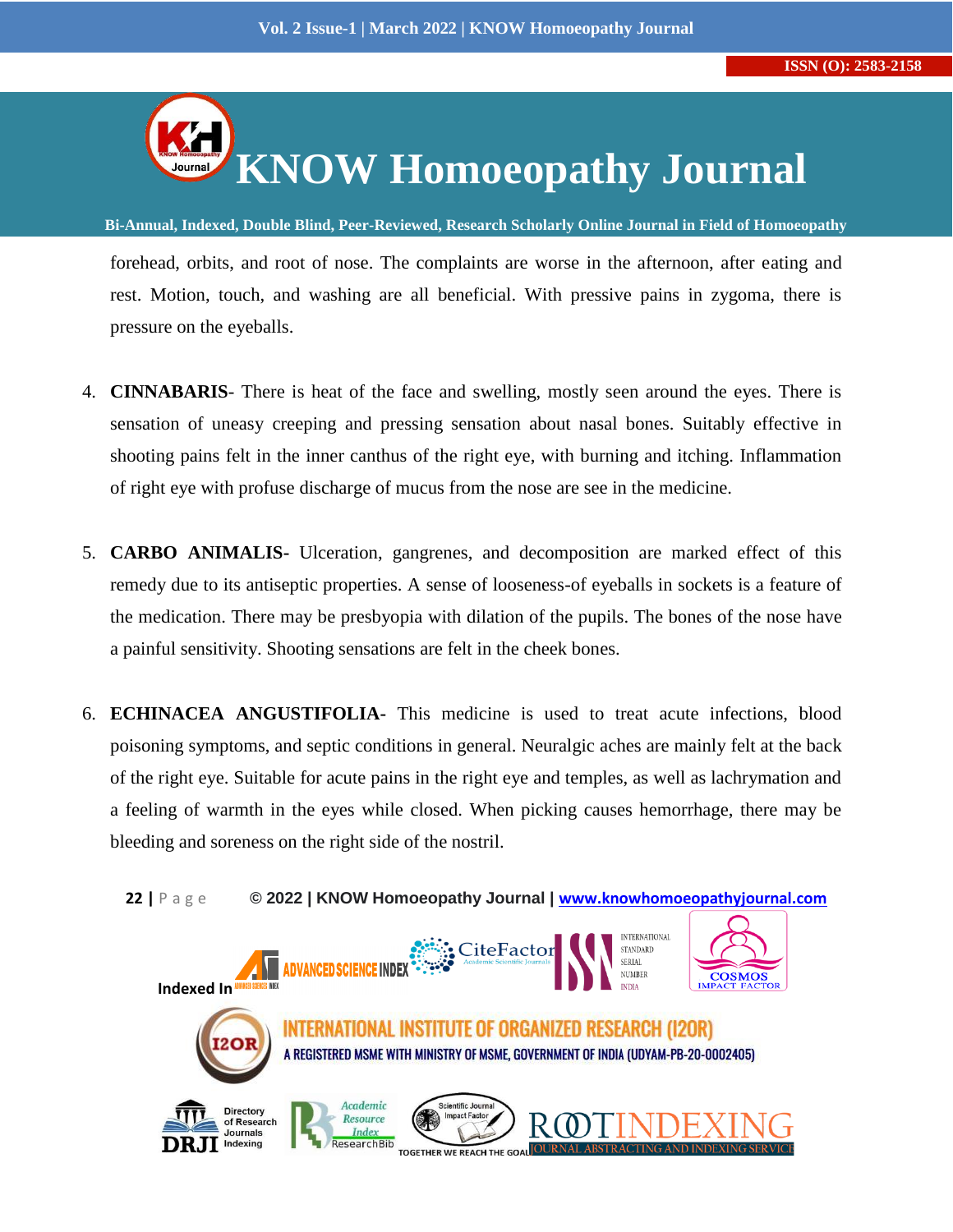

**Bi-Annual, Indexed, Double Blind, Peer-Reviewed, Research Scholarly Online Journal in Field of Homoeopathy**

- 7. **GUN POWDER-** Gunpowder is a combination rather than a chemical substance. Suppuration, mostly septic, is associated with gun powder. The most common indication for this drug is blood poisoning, where it acts as a preventative measure.
- 8. **KALI-IODATUM-** This medicine is mostly used to treat left-sided ailments. Tearing aches are felt behind the left eye when you first wake up in the morning. Edematous cellular tissue surrounding the eyes, with protrusion of the eyeballs. Light sensitivity combined with dim, double, or distorted vision. Heat in the nasal sinuses and acrid discharge from the anterior nares are reported by the patient. The individual has stiffness and distension of the cheeks and submaxillary regions.
- 9. **KALI-BICHROMICUM-** This medicine has been shown to be effective in treating bone pain and syphilitic ulcers. There is a pressure sensation in the nasal bones that extends to the frontal sinuses, along with discomfort and burning. The orbital bone is swollen and aching. Violent shooting pains with pressure along the left orbital arch and at the root of the nose. A pinching ache in the nasal bridge is relieved by applying forceful pressure. The nasal septum becomes ulcerated.

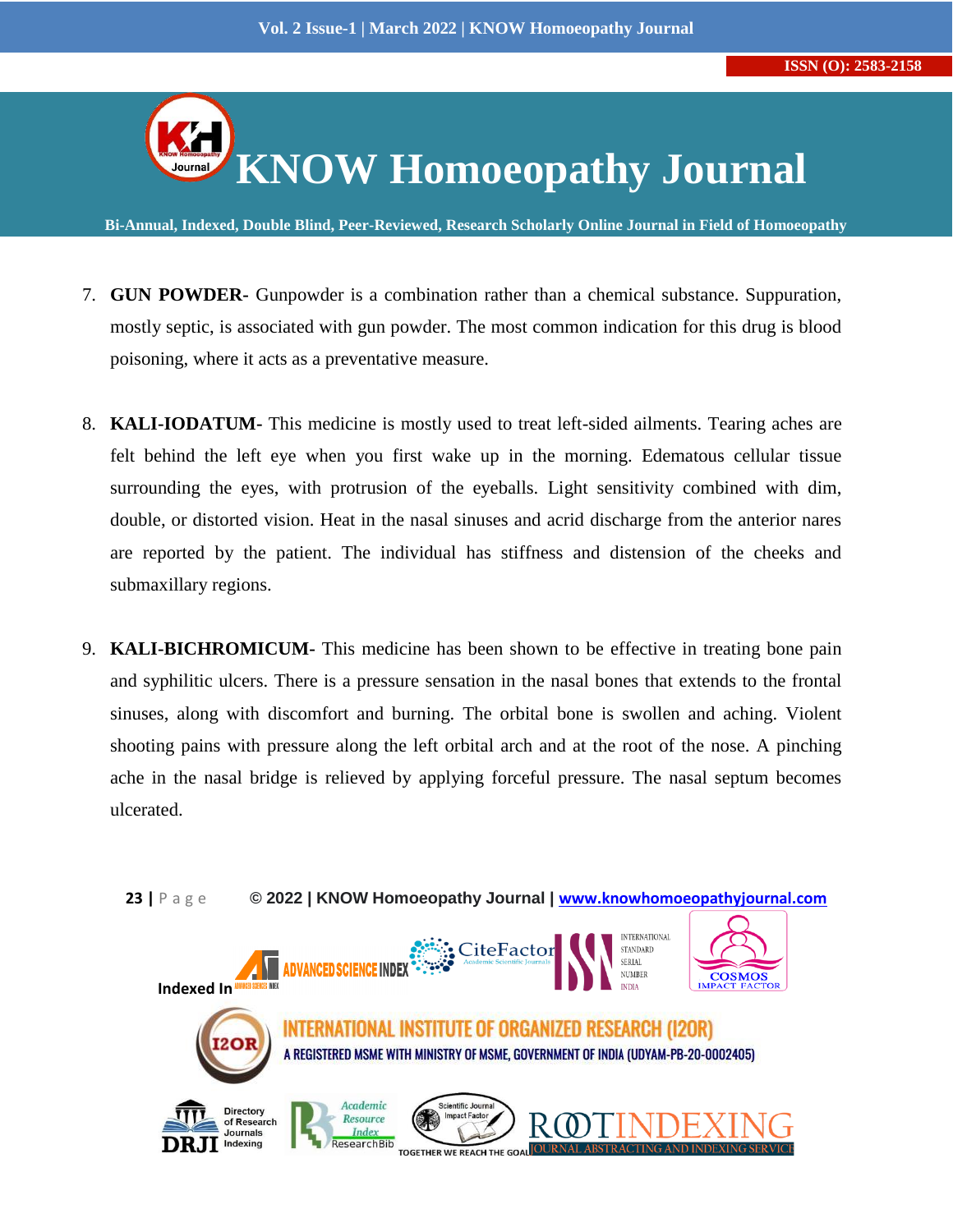

**Bi-Annual, Indexed, Double Blind, Peer-Reviewed, Research Scholarly Online Journal in Field of Homoeopathy**

- 10. **MERCURIUS BIN-IODATUS-** This medication affects the lymphatic system and cellular tissue. It primarily affects the left side of the body. After sleeping, in the afternoon, and in the evening, the symptoms worsen. It is appropriately indicated in disorders of the nasal bones. The turbinates are enlarged and there is crusty eruption on wings of nose. Inflammation with burning and watering in the eyes which is increased by bright light. Face ache in the left cheek and eye.
- 11. **MERCURIUS PROTOIODATUS-** The patient complains of shooting pains in the forehead, right orbital superior arch, and nose root. The right side of the septum and the right nostril are swollen and painful. The nasal septum, eyeballs, and orbits all have acute aches. Soreness of all the face bones, with dull frontal headache. There is right sided affinity of the medicine and night aggravations.
- 12. **MYRISTICA SEBIFERA-** It is a medicine with outstanding antibacterial capabilities. There is inflammation of skin, cellular tissue, and periosteum in general. The remedy is suited in phlegmonous inflammations, has the power to hasten suppuration and shorten its duration. Dr. William Boericke has mentioned that its use often does away with use of the knife.
- **24 |** P a g e **© 2022 | KNOW Homoeopathy Journal | [www.knowhomoeopathyjournal.com](http://www.knowhomoeopathyjournal.com/)** 13. **MERCURIUS VIVUS-** An inflamed eye with a light sensitivity. Under the eyelids, there are ulcerations and cutting pains. The visual nerve is gradually paralyzed, and there is an aversion to light. Swelling of the bones of the nose, nasal bridge may swell up very large on both sides with

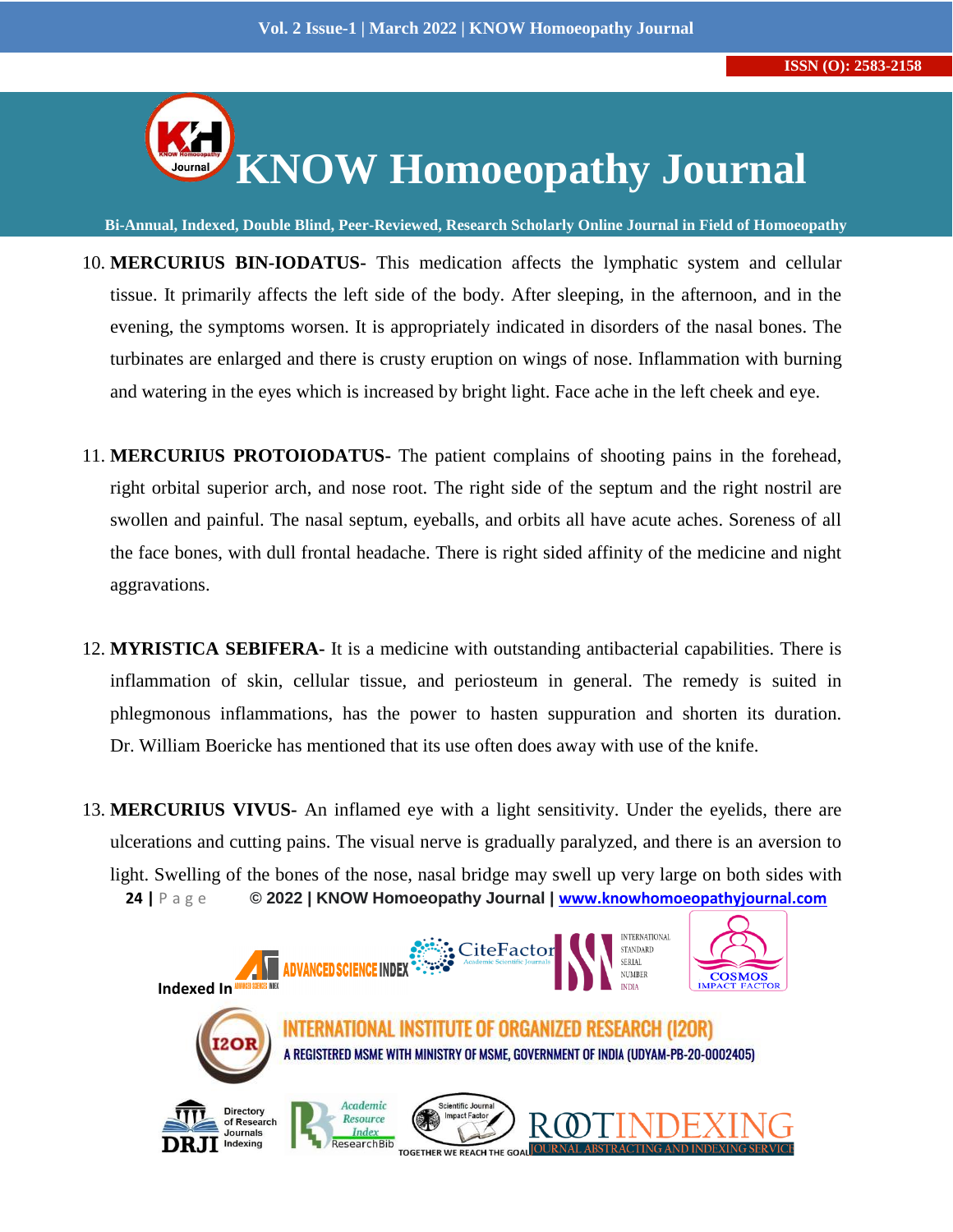

**Bi-Annual, Indexed, Double Blind, Peer-Reviewed, Research Scholarly Online Journal in Field of Homoeopathy** painful sensitiveness to touch. Swelling on the face mostly around the eyes. Swelling on the right side, with heat and toothache.

- 14. **PHOSPHORUS-** Puffy face with tearing pains in facial bones. There is pressure in the eyes, as though from a particle of sand, as well as irritation. The upper eyelids are swollen, and moving them is difficult. Patient perceives a terrible dryness in the nose and fetid odor.
- 15. **SILICEA-**The remedy covers ulcers and fungus hematodes on the cornea. Ulcers with gnawing pain high up in the nose, with great sensitiveness to touch. Acrid, acidic nosebleed with a constant feeling of dryness in the nose. There may be loss of smell. Tearing pains on one side, especially on the right, that stitch out through the eyes and facial bones.
- 16. **THUJA OCCIDENTALIS-** JH Clarke mentions Fungus tumor in the orbit. Thuja masks a sewing ache in the middle of the left eye. The eyelids are swollen and hardened due to inflammation. Tensive ache in the nasal bone. Touch relieves boring and digging pains in the cheek bone. Pain in left cheek bone spreading from teeth to nose, to eyes to temples into head. The painful spots burn like fire and are extremely sensitive to the rays of the sun.

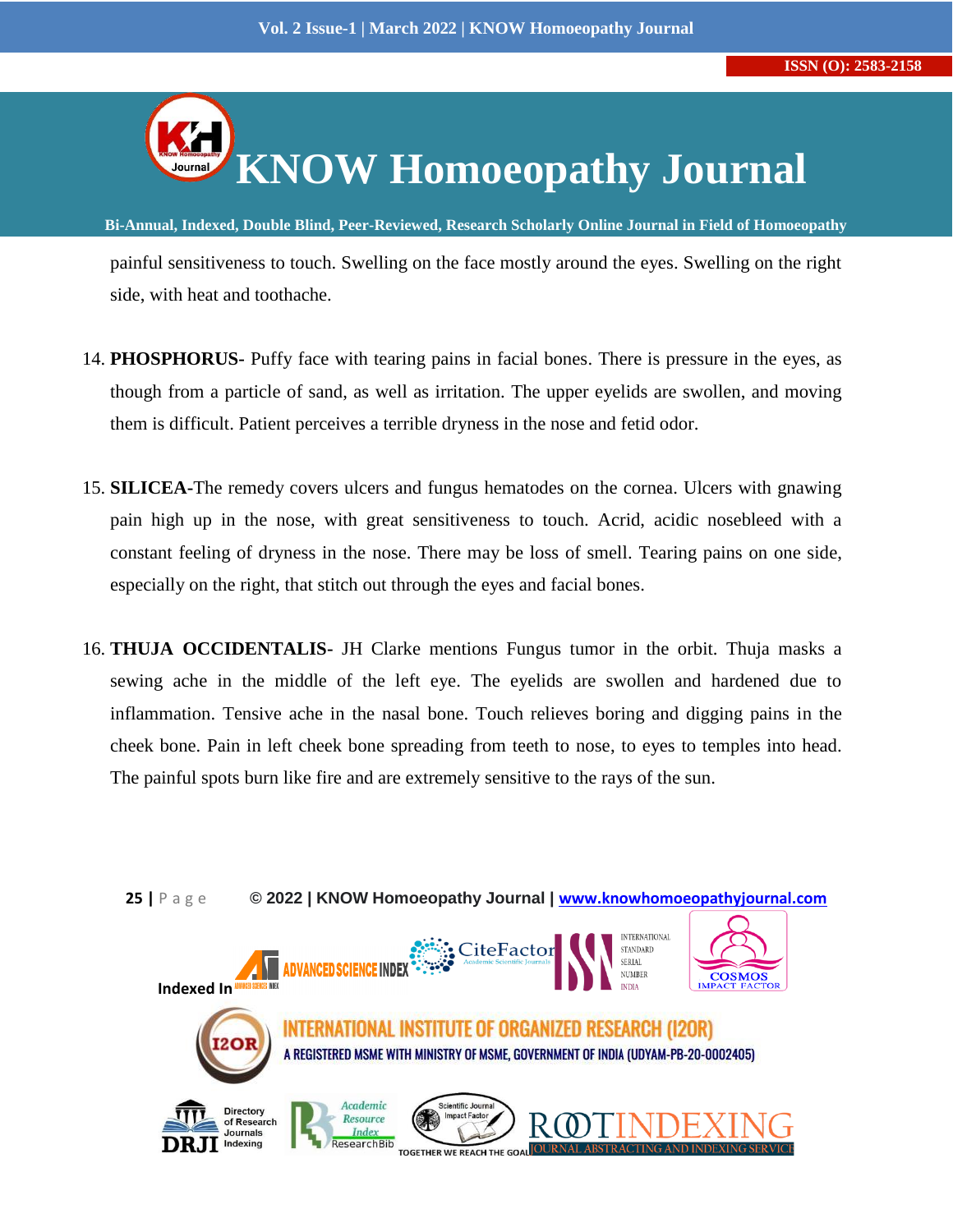

**Bi-Annual, Indexed, Double Blind, Peer-Reviewed, Research Scholarly Online Journal in Field of Homoeopathy**

## **DISCUSSION AND CONCLUSION:**

Homoeopathy is a well-known alternative therapy around the world. As per homoeopathic principles, all diseases occurring in nature are due to disturbances in the vital force of any individual presenting as signs and symptoms. As a result, homoeopathy's holistic and personalized approach may successfully aid humanity in any uncommon illness. The similimum is decided after constructing a totality of the symptoms, including both mental and physical domains of the patient. The strategy in homoeopathy is not only to cure mucormycosis illness but also increase the patient's vitality and eradicate any fundamental/ sustaining causes.

Homoeopathic Materia Medica is enriched with medicines that help to cure any disease occurring in nature. Fungal infections can be treated with homoeopathic medicines and several in vitro effects of homoeopathic drugs preventing growth of various strains of fungus have been carried out in the past. Being a rarely occurring infection, much evidence on the role of homoeopathy in mucormycosis has not been yet established. Though, employing homoeopathic medicine as per indicated symptomatology will relieve the suffering humanity. In such a global crisis where, every individual is affected in some way, use of natural healing art of homoeopathy can help rejuvenate naturally.

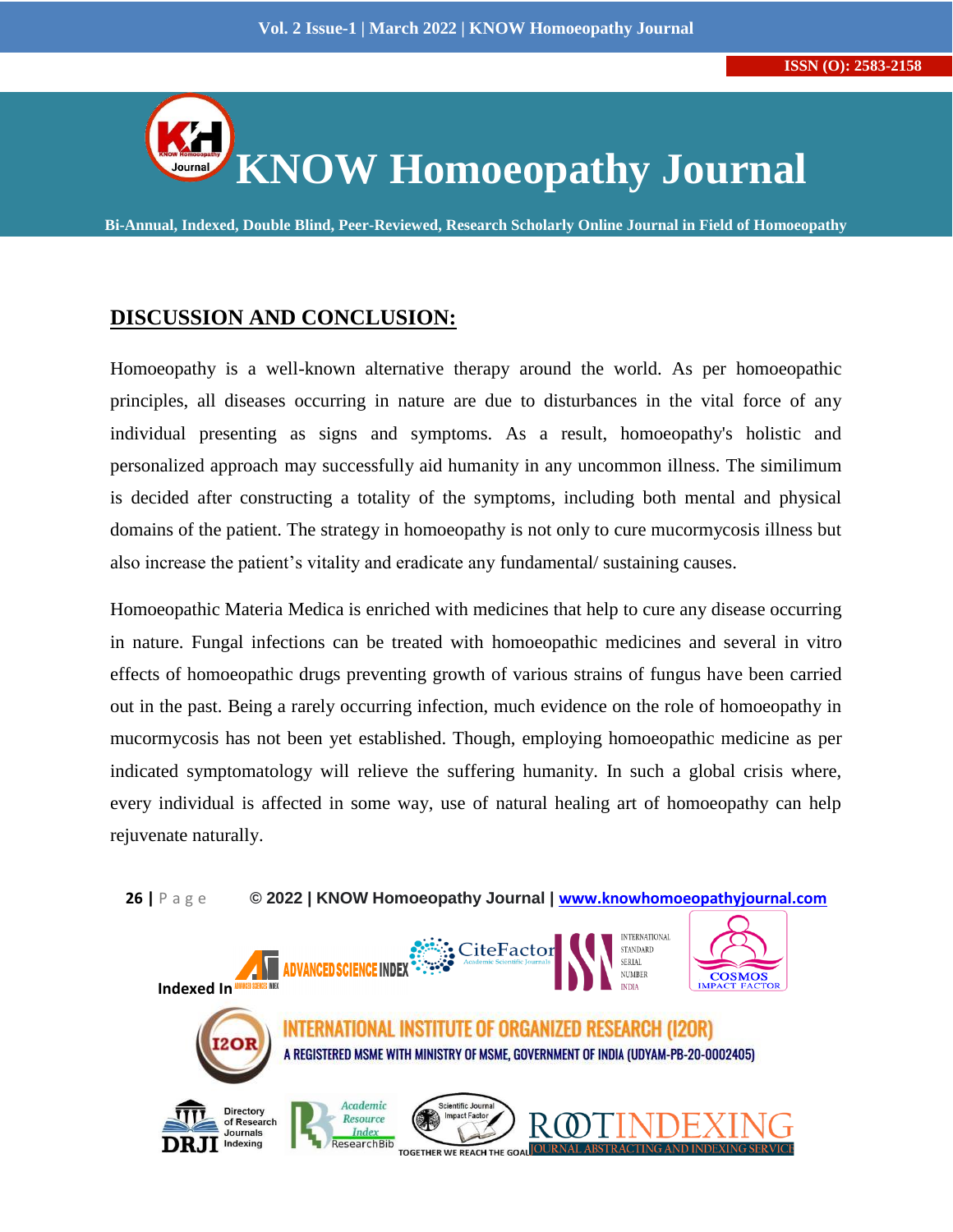

## **CONFLICT OF INTEREST:** The author declares no conflict of interest.

## **REFERENCES:**

- 1. Sinha A Explained: Why Covid-19 deaths are spiking as the caseload is going down. The Indian Express [Internet] 2021 May 18 [cited 2021 May 21] Available from: https://indianexpress.com/article/explained/india-coronavirus-numbers-spike-in-deaths-casespeak-7320010/
- 2. Ghosh S. Post COVID infections wrongly addressed as Black Fungus: Experts. The New Indian Express [Internet] 2021 May 17 [cited 2021 May 21] Available from: https://www.newindianexpress.com/cities/delhi/2021/may/17/post-covid-infections-wronglyaddressed-as-black-fungus-experts-2303516.html
- 3. Garg D, Muthu V, Sehgal IS, Ramachandran R, Kaur H, Bhalla A, Puri GD, Chakrabarti A, Agarwal R. Coronavirus Disease (Covid-19) Associated Mucormycosis (CAM): Case Report and Systematic Review of Literature. Mycopathologia [Internet]. 2021 May [cited 2021 Jun 26];186(2):289-298. Available from: https://pubmed.ncbi.nlm.nih.gov/33544266/ doi: [10.1007/s11046-021-00528-2](https://doi.org/10.1007/s11046-021-00528-2)
- 4. Wali U, Balkhair A, Al-Mujaini A. Cerebro-rhino orbital mucormycosis: an update. J Infect Public Health [Internet]. 2012 Apr [cited 2021 Jun 30];5(2):116-26. Available from: https://pubmed.ncbi.nlm.nih.gov/22541257/ doi: 10.1016/j.jiph.2012.01.003.
- 5. Ibrahim AS, Spellberg B, Walsh TJ, Kontoyiannis DP. Pathogenesis of mucormycosis. Clin Infect Dis [Internet]. 2012 Feb [cited 2021 July 1];54 Suppl 1(Suppl 1):S16-22. Available from: https://pubmed.ncbi.nlm.nih.gov/22247441/ doi: 10.1093/cid/cir865
	- **27 |** P a g e **© 2022 | KNOW Homoeopathy Journal | [www.knowhomoeopathyjournal.com](http://www.knowhomoeopathyjournal.com/)**

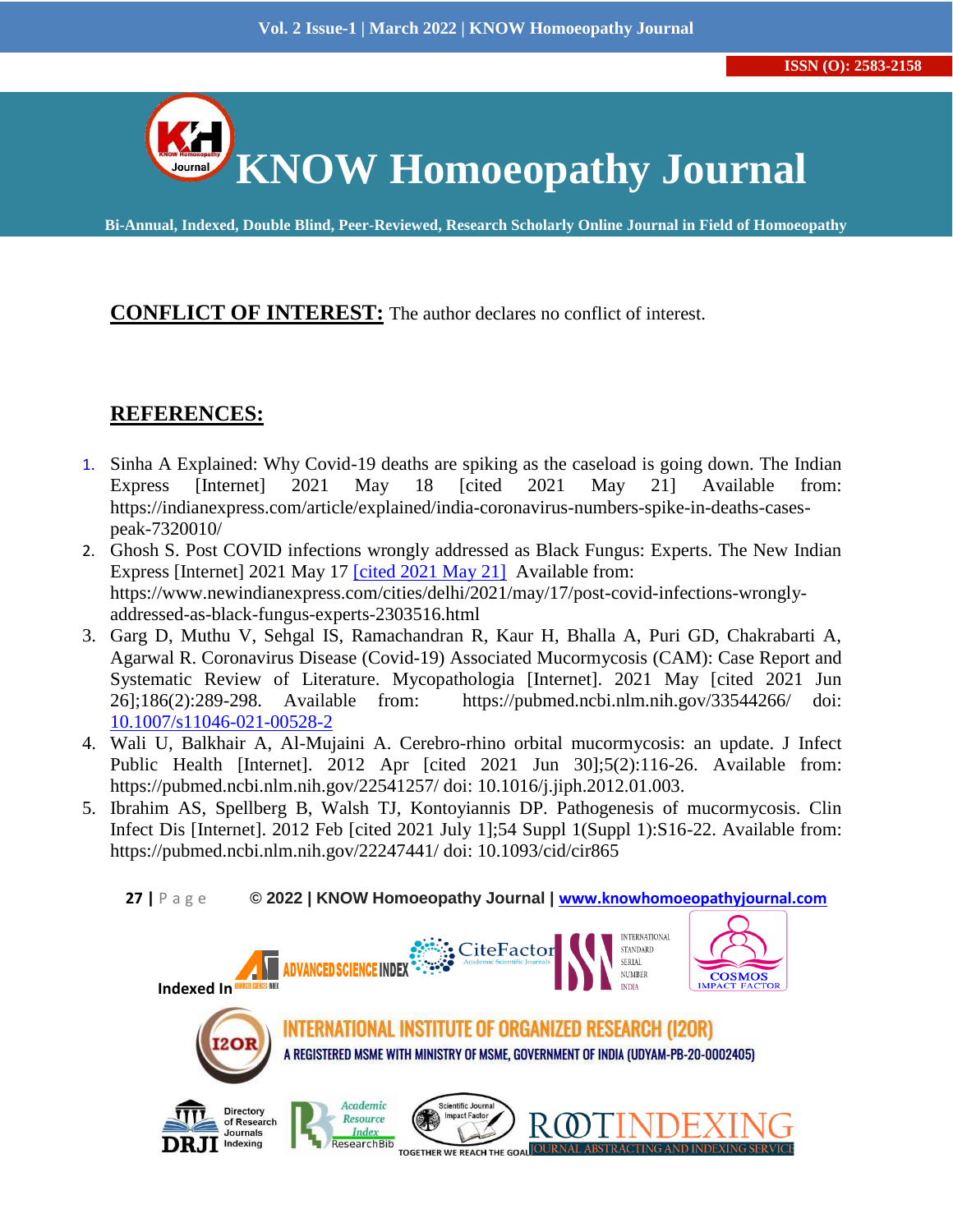

- 6. Roden MM, Zaoutis TE, Buchanan WL, et al. Epidemiology and outcome of zygomycosis: a review of 929 reported cases. Clin Infect Dis [Internet]. 2005 Sep 1 [cited 2021 July 1];41(5):634-53. Available from: https://pubmed.ncbi.nlm.nih.gov/16080086/ doi: 10.1086/432579
- 7. Hernández JL, Buckley CJ. Mucormycosis. [Updated 2020 Jun 26]. In: StatPearls Treasure Island (FL): StatPearls Publishing [Internet]. 2021 Jan. [cited 2021 July 12]. Available from: https://pubmed.ncbi.nlm.nih.gov/31335084/
- 8. Satish D, Joy D, Ross A, Balasubramanya. Mucormycosis coinfection associated with global COVID-19: a case series from India. Int J Otorhinolaryngol Head Neck Surg [Internet]. 2021  $[\text{cited}$  2021 July 15];7:815-20. Available from: https://www.ijorl.com/index.php/ijorl/article/view/2890 doi: http://dx.doi.org/10.18203/issn.2454-5929.ijohns20211574
- 9. Onerci M, Gürsel B, Hosal S, Gülekon N, Gököz A. Rhinocerebral mucormycosis with extension to the cavernous sinus. A case report. Rhinology [Internet]. 1991 Dec [cited 2021 Jun 20];29(4):321-4. Available from: https://pubmed.ncbi.nlm.nih.gov/1780635/
- 10. Chikley A, Ben-Ami R, Kontoyiannis DP. Mucormycosis of the Central Nervous System. J Fungi (Basel) [Internet]. 2019 Jul 8 [cited 2021 July 21];5(3):59. Available from: https://www.ncbi.nlm.nih.gov/pmc/articles/PMC6787740/ doi: 10.3390/jof5030059
- 11. Thomas J. Walsh, Maria N. Gamaletsou, Michael R. McGinnis, Randall T. Hayden, Dimitrios P. Kontoyiannis, Early Clinical and Laboratory Diagnosis of Invasive Pulmonary, Extrapulmonary, and Disseminated Mucormycosis (Zygomycosis), Clinical Infectious Diseases [Internet]. 2012 Feb  $\lceil \text{cited} \rceil$  2021 July 26: 54 suppl  $1: S55-S60$ . Available from: https://pubmed.ncbi.nlm.nih.gov/22247446/ doi: 10.1093/cid/cir868
- 12. Mucormycosis\_Management\_COVID19, ICMR [Internet]. 2021 [cited 2021 July 27]. Available from:

https://www.icmr.gov.in/pdf/covid/techdoc/Mucormycosis\_ADVISORY\_FROM\_ICMR\_In\_CO VID19\_time.pdf

13. Boger C.M., Boenninghausen's Characteristics Materia Medica & Repertory, With Corrected & Revised Abbreviations & Word Index. New Delhi: B. Jain Publishers (P) Ltd.;2009